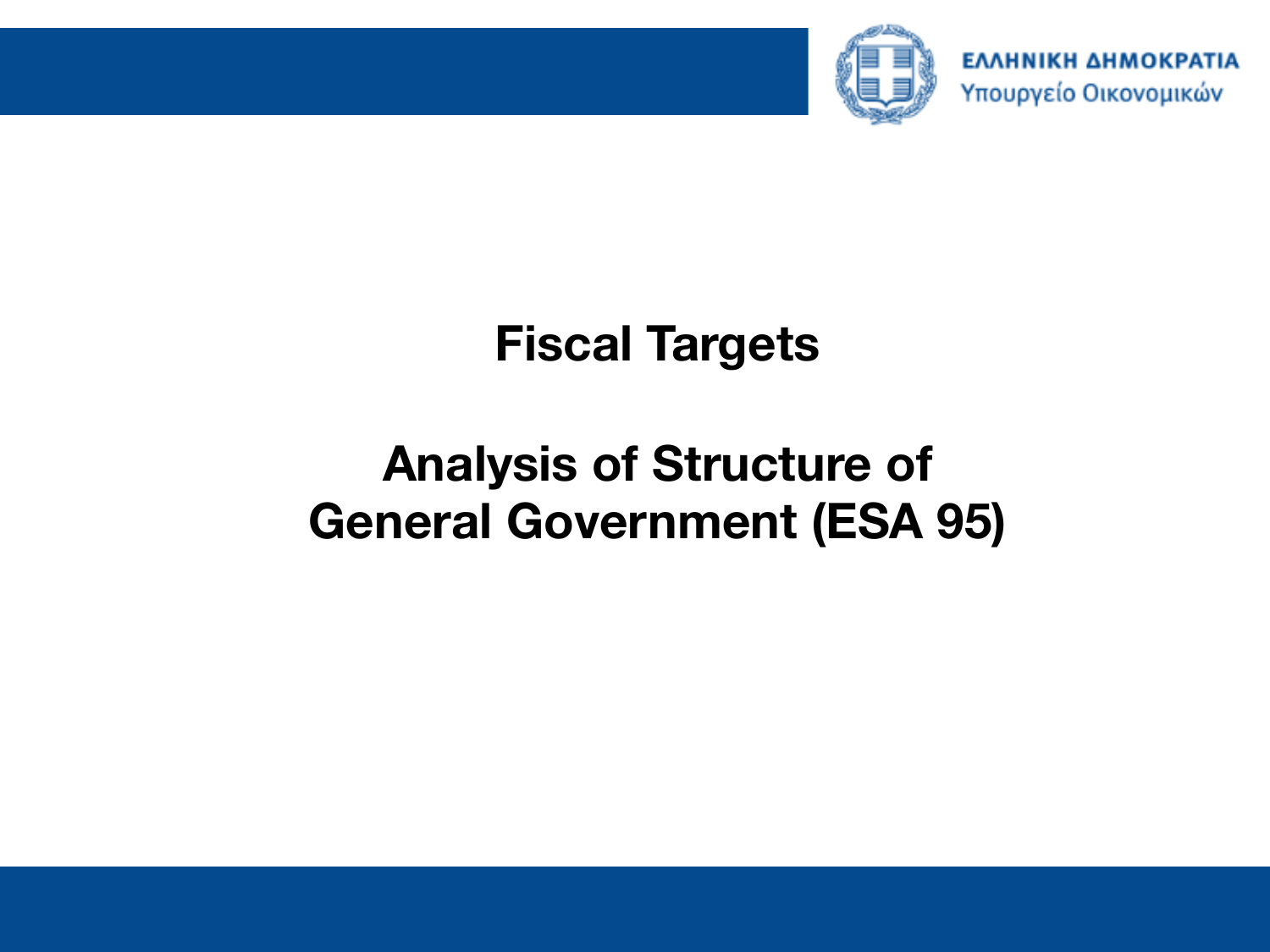

#### **General Government Primary Balance Economic Policy Program (% of GDP)**



Economic Policy Program Primary Balance

Assumptions:

- Rate of GDP growth of average scenario.
- Baseline projections of revenue from MTFS 2015 2018
- Adjusted projections of expenditure (2016 2025)
- Unit elasticity of revenues to nominal GDP (2019 2025)
- Unit elasticity of expenditures to real GDP (2016 2025)
- Accrual basis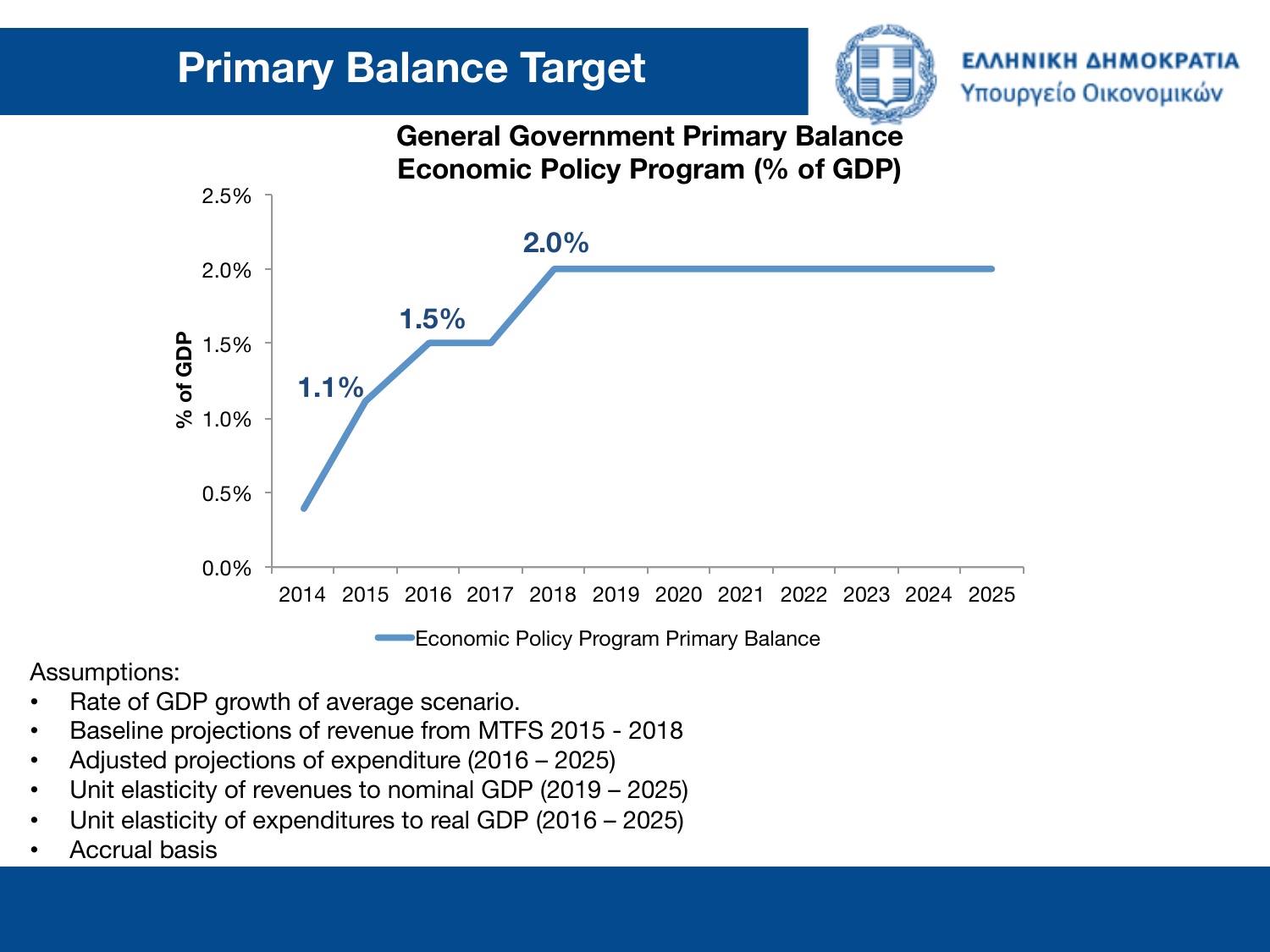### **Key Issues with Government Finance Statistics in Greece**



#### ΕΛΛΗΝΙΚΗ ΔΗΜΟΚΡΑΤΙΑ Υπουργείο Οικονομικών

- Finance statistics are revised backwards to ensure compliance with ESA 95 standards (availability of data since 2012 at the level of General Government).
- But, planning going forward is still done on a modified cash basis and adjusted afterwards.
- This creates a series of issues in terms of establishing the composition of the General Government Primary Balance in terms of the Economic Policy Program by level of government and accounting basis.
- **Most of the focus is on the State Budget (Modified Cash) but biggest contributions to fiscal target come from adjustments and rest of GG**

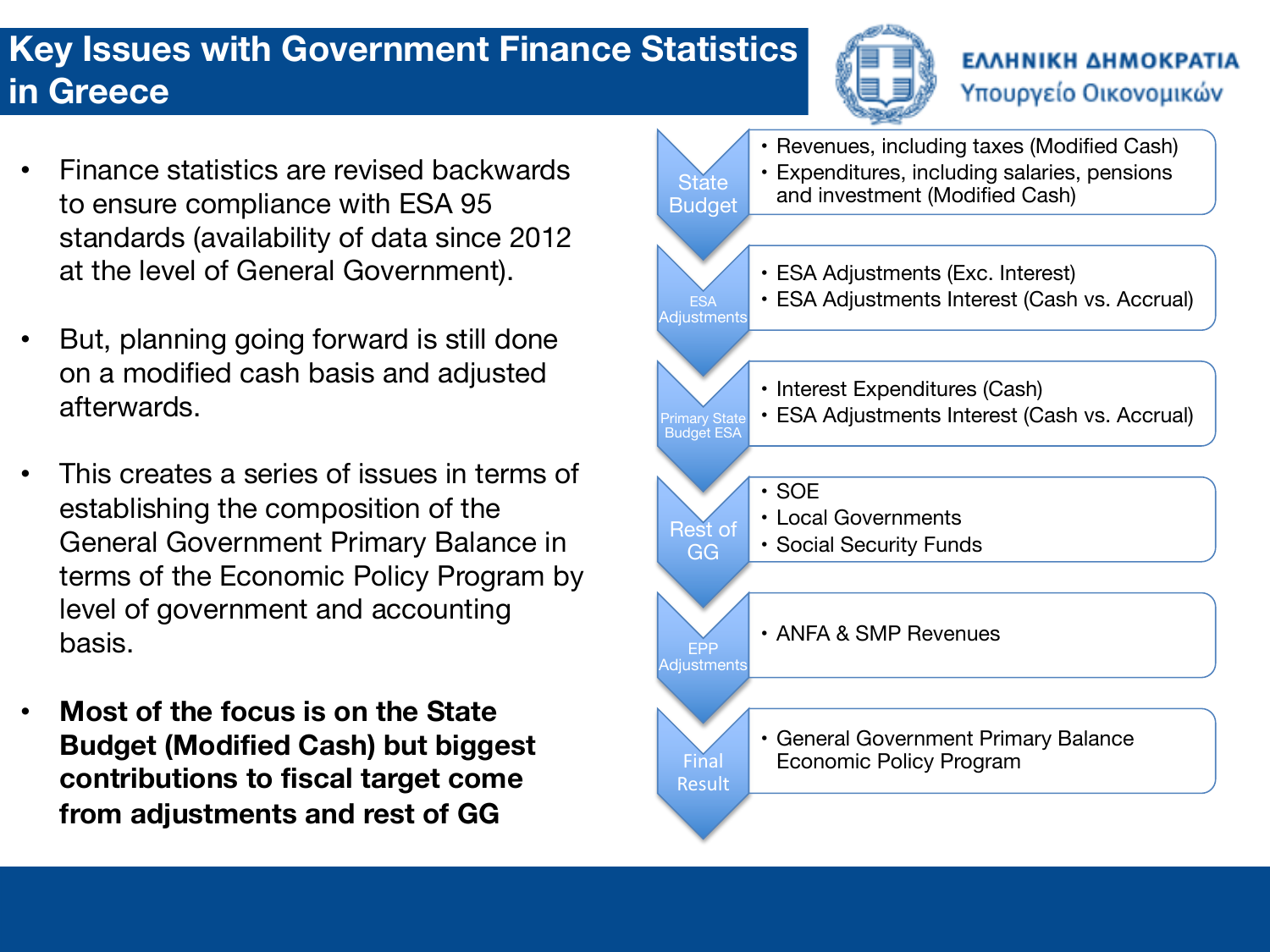



- Primary balance of State Budget plays a small role in achieving the General Government Primary Balance (EPP).
- Burden of adjustment falls on SOE and Local Governments
- ESA 95 accrual adjustments are compensated by Economic Policy Program adjustments.
- This is a pattern that holds throughout the medium term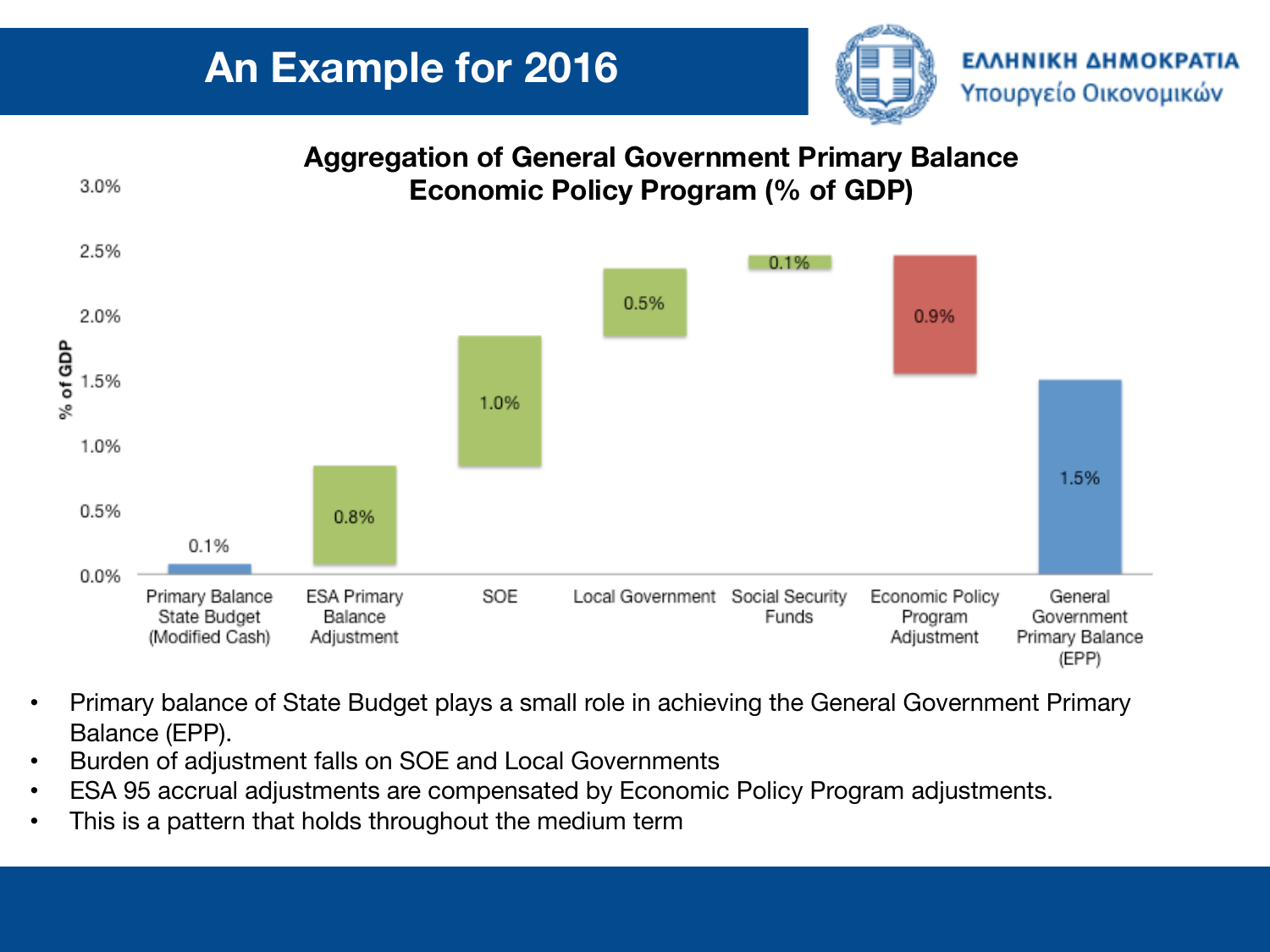

#### **ESA and EPP Adjustments**

| Millions of Euros                   | 2016    | 2017     | 2018    | % of GDP                            | 2016                   | 2017    | 2018                   |
|-------------------------------------|---------|----------|---------|-------------------------------------|------------------------|---------|------------------------|
| <b>ESA Adjustment Revenues</b>      | 1,002   | 444      | 411     | <b>ESA Adjustment Revenues</b>      | 0.5%                   | 0.2%    | 0.2%                   |
| <b>Tax Revenues</b>                 | 153     | 155      | 155     | <b>Tax Revenues</b>                 | 0.1%                   | 0.1%    | 0.1%                   |
| <b>EU Structural Funds</b>          | 900     | 340      | 300     | <b>EU Structural Funds</b>          | 0.5%                   | 0.2%    | 0.2%                   |
| Other                               | (51)    | (51)     | (44)    | Other                               | 0.0%                   | $0.0\%$ | $0.0\%$                |
| <b>ESA Adjustment Expenditures*</b> | 2,405   | 3,313    | 3,224   | <b>ESA Adjustment Expenditures*</b> | 1.3%                   | 1.7%    | $1.6\%$                |
| Interest (accrued vs paid)          | 2,800   | 3,700    | 3,700   | Interest (accrued vs paid)          | 1.5%                   | 1.9%    | 1.9%                   |
| Other                               | (395)   | (387)    | (476)   | Other                               | $-0.2\% -0.2\% -0.2\%$ |         |                        |
| <b>EPP Adjustment</b>               | (1,683) | (1, 338) | (1,076) | <b>EPP Adjustment</b>               |                        |         | $-0.9\% -0.7\% -0.5\%$ |
| Revenues Transfer ANFA & SMP        | (1,683) | (1, 338) | (1,076) | Revenues Transfer ANFA & SMP        | $-0.9\% -0.7\% -0.5\%$ |         |                        |

\* In the case of expenditures, positive sign denotes a negative impact on primary balance Source: MTFS 2015 - 2018

- As planning is still done on a modified cash basis, adjustments play a significant role in determining the primary balance.
- In the case of expenditures, biggest difference is related to the deferral of interest payments on ESFS bonds until 2023.
- In the case of EPP adjustments, key factor is the revenues from ANFA & SMP.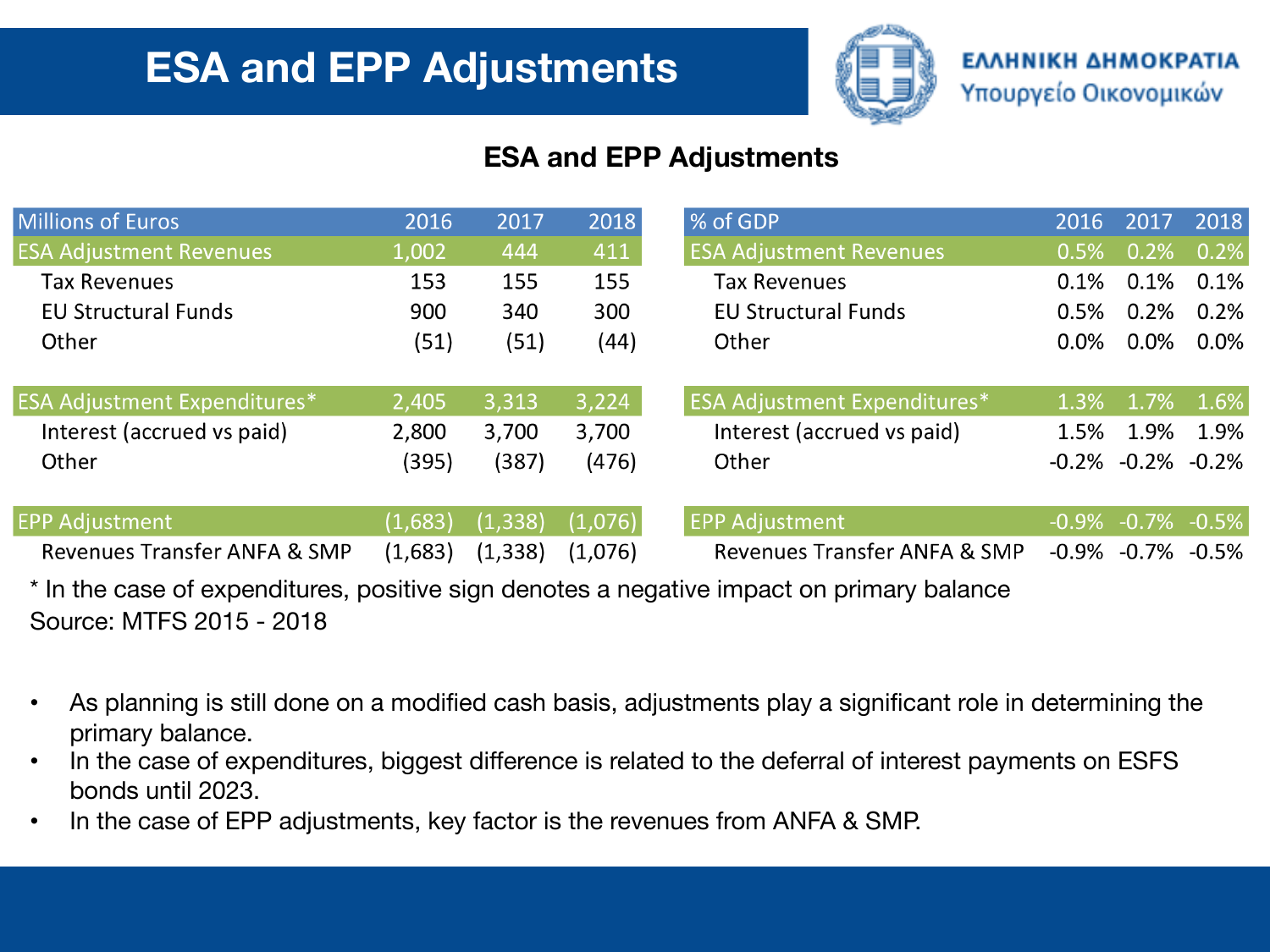

#### **Aggregation of General Government Primary Balance Economic Policy Program (% of GDP)**

| % of GDP (V 1.2)                                  | 2015    | 2016    | 2017     | 2018    | 2019                                      | 2020    | 2021    | 2022    | 2023    | 2024            | 2025    |
|---------------------------------------------------|---------|---------|----------|---------|-------------------------------------------|---------|---------|---------|---------|-----------------|---------|
|                                                   |         |         |          |         |                                           |         |         |         |         |                 |         |
| Total Revenues State Budget (Modified Cash)       |         | 29.0%   |          |         | 29.3% 28.8% 28.7% 28.5% 28.2% 28.2% 28.2% |         |         |         |         | - 28.2% - 28.2% |         |
| Primary Expenditures State Budget (Modified Cash) |         | 28.9%   | 29.3%    |         | 28.0% 28.2%                               | 28.2%   | 28.2%   | 28.2%   | 28.2%   | 28.2%           | 28.2%   |
| Primary Balance State Budget (Modified Cash)      | 1.3%    | 0.1%    | 0.0%     | 0.7%    | 0.4%                                      | 0.3%    | 0.0%    | $0.0\%$ | 0.0%    | 0.0%            | 0.0%    |
|                                                   |         |         |          |         |                                           |         |         |         |         |                 |         |
| Revenues                                          | $-0.4%$ | 0.5%    | 0.2%     | 0.2%    | 0.2%                                      | 0.2%    | 0.2%    | 0.2%    | 0.2%    | 0.2%            | 0.2%    |
| Expenditures (Ex. Interest)                       | $-0.3%$ | $-0.2%$ | $-0.2%$  | $-0.2%$ | $-0.3%$                                   | $-0.3%$ | $-0.3%$ | $-0.3%$ | $-0.4%$ | $-0.4%$         | $-0.4%$ |
| <b>ESA 95 Primary Balance Adjustments</b>         | $-0.1%$ | 0.8%    | 0.4%     | 0.4%    | 0.5%                                      | 0.5%    | 0.5%    | 0.5%    | 0.5%    | 0.5%            | 0.5%    |
|                                                   |         |         |          |         |                                           |         |         |         |         |                 |         |
| Primary Balance State Budget ESA 95               | 1.2%    | 0.8%    | 0.4%     | 1.2%    | 1.0%                                      | 0.8%    | 0.5%    | 0.5%    | 0.5%    | 0.5%            | 0.5%    |
|                                                   |         |         |          |         |                                           |         |         |         |         |                 |         |
| <b>Public Entities Balance &amp; SOE</b>          | 1.1%    | 1.0%    | 1.3%     | 0.9%    | 0.9%                                      | 0.9%    | 0.9%    | 0.9%    | 0.9%    | 0.9%            | 0.9%    |
| <b>Local Government</b>                           | 0.4%    | 0.5%    | 0.5%     | 0.5%    | 0.5%                                      | 0.5%    | 0.5%    | 0.5%    | 0.5%    | 0.5%            | 0.5%    |
| <b>Social Security Funds</b>                      | $-0.6%$ | 0.1%    | 0.1%     | 0.0%    | 0.0%                                      | 0.0%    | 0.0%    | 0.0%    | 0.0%    | 0.0%            | 0.0%    |
| <b>Rest of General Government</b>                 | 1.0%    | 1.6%    | 1.8%     | 1.4%    | 1.4%                                      | 1.4%    | 1.4%    | 1.4%    | 1.4%    | 1.4%            | 1.4%    |
|                                                   |         |         |          |         |                                           |         |         |         |         |                 |         |
| <b>General Government Primary Balance</b>         | 2.3%    | 2.4%    | 2.2%     | 2.5%    | 2.4%                                      | 2.3%    | 2.0%    | 2.0%    | 2.0%    | 2.0%            | 2.0%    |
|                                                   |         |         |          |         |                                           |         |         |         |         |                 |         |
| Economic Policy Program Adjustment                | $-1.2%$ | $-0.9%$ | $-0.7\%$ | $-0.5%$ | $-0.4%$                                   | $-0.3%$ | 0.0%    | 0.0%    | 0.0%    | 0.0%            | $0.0\%$ |
|                                                   |         |         |          |         |                                           |         |         |         |         |                 |         |
| <b>Economic Policy Program Primary Balance</b>    | 1.1%    | 1.5%    | 1.5%     | 2.0%    | 2.0%                                      | 2.0%    | 2.0%    | 2.0%    | 2.0%    | 2.0%            | 2.0%    |

Important to note that an increase in privatization receipts might clash with a consistent surplus at the SOE level as defined in the MTFS 2015-2018 document

**Achieving primary surplus targets rest on the assumption of a balanced state budget (modified cash basis) and continuous surplus from SOE and Local Governments**